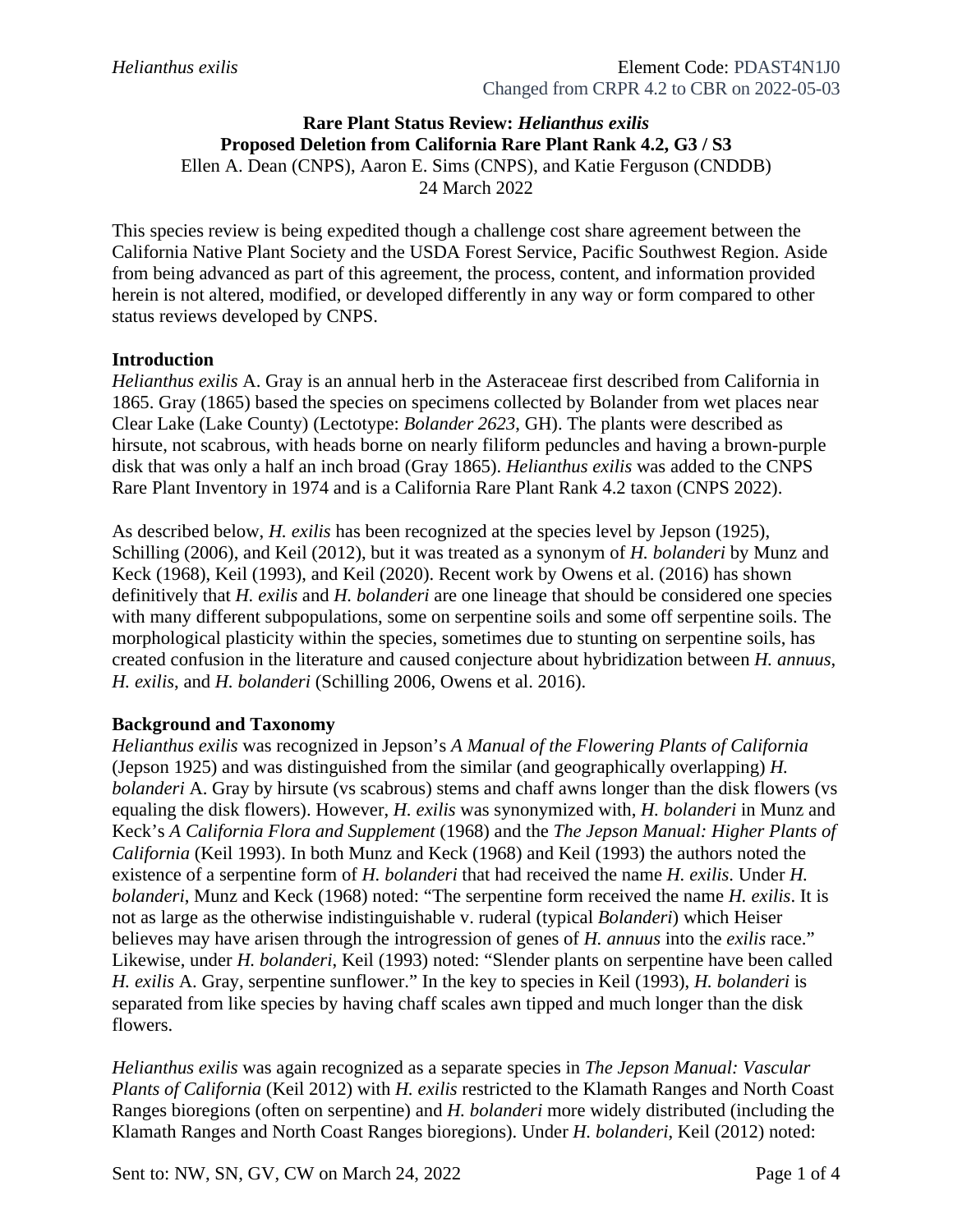"Similar and closely related to *H. exilis*." In the key to species, both species are distinguished as having awn tipped paleae (chaff scales) that are much longer than the disk flowers, and they are distinguished from one another by fruit size (2.7 to 3.5 mm in *H. exilis* vs 3.5 to 4.5 mm in *H. bolanderi*) and the diameter of the heads (15 to 20 mm in *H. exilis* vs generally 20 mm or more in *H. bolanderi*).

Adding additional confusion, in the treatment of *Helianthus* for *Flora of North America* (Schilling 2006), *H. exilis* was recognized as a species, distinguished from *H. bolanderi* by the same fruit and head size characters used by Keil (2012). However, this additional comment was provided: "*Helianthus bolanderi* and *H. exilis* form a closely related pair of sister species that share the distinctive feature of having the middle teeth of the paleae glabrous and relatively elongated, surpassing the disc florets. As treated here, *H. bolanderi* corresponds to the "valley weed race"; it is separated from the "serpentine foothill race," here recognized as *H. exilis*. Heiser (1949) proposed that *H. bolanderi* originated through hybridization between *H. annuus* and *H. exilis*; molecular studies by Rieseberg [and Palmer] (1988) do not support this scheme. In an ironic twist, it appears that *H. bolanderi* may be undergoing "genetic assimilation" through hybridization with *H. annuus*."

Those trying to separate *H. exilis* from *H. bolanderi* in the field and herbarium struggled to find non-overlapping characters. For example in Ruygt (2020), there is this comment under *H. exilis*: "Difficult to distinguish from *H. bolanderi*; probably better treated as a var. of that taxon."

In 2016, Owens et al. published a detailed analysis of the relationship between *H. annuus*, *H. bolander*i, and *H. exilis* based on genomic data. Their results do not support a hybrid origin of *H. bolanderi*, and although they found some introgression of *H. annuus* into the other two "species," their "… results do not support *H. exilis* and *H. bolanderi* as separate species but are more consistent with a single species with population structure associated with geographic location."

In 2020, Keil updated the *Jepson eFlora* to reflect this new information. *Helianthus exilis* is no longer recognized as a separate species in the California flora and is once again a synonym of *H*. *bolanderi.*

#### **Summary**

Based on the available information, CNPS and CNDDB recommend deleting *Helianthus exilis* from California Rare Plant Rank 4.2 of the CNPS Inventory and placing it on the Considered But Rejected list. If knowledge on the distribution, threats, and rarity status of *Helianthus exilis* changes in the future, we will re-evaluate its status at that time.

#### **Recommended Actions**

CNPS: Change *Helianthus exilis* from CRPR 4.2 to CBR CNDDB: Delete *Helianthus exilis* from G3 / S3

## **Original CNPS Inventory Record**

*Helianthus exilis* A. Gray serpentine sunflower Asteraceae USDA Plants Symbol: PDAST4N1J0

Sent to: NW, SN, GV, CW on March 24, 2022 Page 2 of 4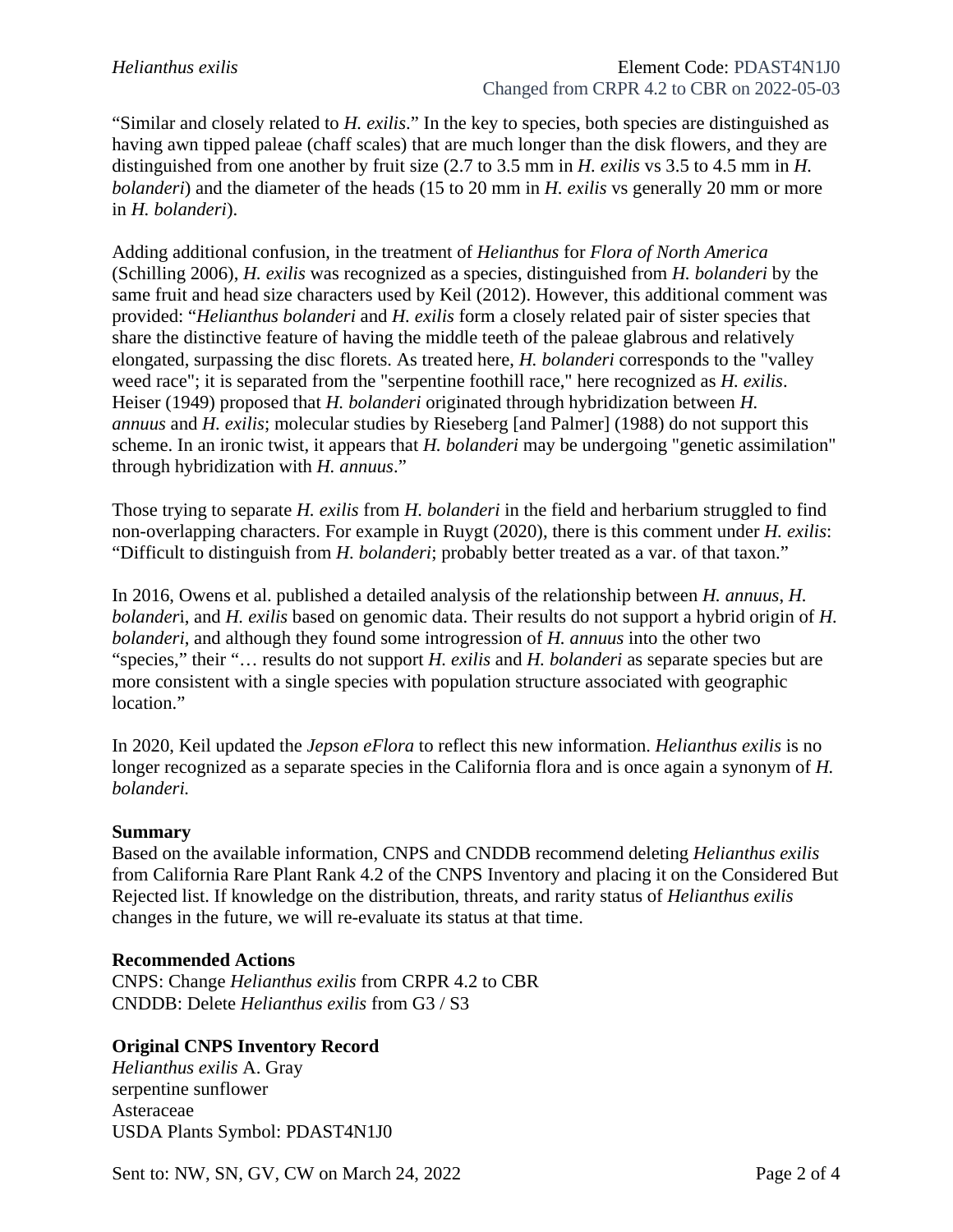Synonym(s)/Other Name(s): none

CRPR 4.2 Counties: Colusa (COL), Glenn (GLE), Lake (LAK), Mendocino (MEN), Napa (NAP), Santa Clara (SCL), Shasta (SHA), Siskiyou (SIS), Sonoma (SON), Tehama (TEH), Trinity (TRI) States: California (CA) Quad name (code): Aetna Springs (3812264), Black Rock Mtn. (4012321), Brushy Mtn. (3912352), Callahan (4112237), Chicken Hawk Hill (4112214), Chiles Valley (3812253), China Mtn. (4112245), Covington Mill (4012287), Detert Reservoir (3812265), Dubakella Mtn. (4012342), Gilmore Peak (3912235), Hall Ridge (3912276), Jamison Ridge (3912362), Jericho Valley (3812274), Jimtown (3812267), Knoxville (3812273), Leesville (3912224), Middletown (3812275), Mineral (4012135), Newville (3912275), Pony Buck Peak (4012331), Rackerby (3912143), Riley Ridge (3912286), Rutherford (3812244), Salt Canyon (3912213), Santa Teresa Hills (3712127), Scott Mountain (4112236), Smoky Creek (4012332), St. Helena (3812254), Stonyford (3912245), Tangle Blue Lake (4112226), Trinity Center (4012286), Walter Springs (3812263), Whispering Pines (3812276), Wilbur Springs (3912214), Wildwood (4012341) General Habitat: chaparral, cismontane woodland General Micro Habitat Notes: none Micro Habitat: seeps, serpentinite Elevation: 150-1525 meters Life form: annual herb Blooms: Jun-Nov Notes: Difficult to distinguish from *H. bolanderi*; see this name in *TJM* (1993). See *Oikos* 84:69- 76 (1999) for information on distribution. Threats: none

## **Revised CNPS Inventory Record**

*Helianthus exilis* A. Gray Changed from 4.2 to CBR on 2022/03/XX CBR Reason: A synonym of *H. bolanderi*; a common taxon. Selected References: Original Description: *Proceedings of the American Academy of Arts and Sciences* 6: 519– 556 (1865) Revised Nomenclature: *Molecular Ecology* 25: 2630–2643 (2016) [doi: 10.1111/mec.13569]

#### **Literature Cited**

[CNPS] California Native Plant Society, Rare Plant Program. 2022. *Rare Plant Inventory* (online edition, v9-01 1.5). Website http://www.rareplants.cnps.org [accessed March 2022].

Gray, A. 1865. Characters of new plants of California and Nevada, chiefly from the collections of Professor William H. Brewer, Botanist of the State Geological Survey of California, and Dr. Charles L. Anderson, with revisions of certain genera or groups. *Proceedings of the American Academy of Arts and Sciences* 6: 519–556.

Jepson, W. L. 1925. *A Manual of the Flowering Plants of California*. University of California Press, Berkeley, CA.